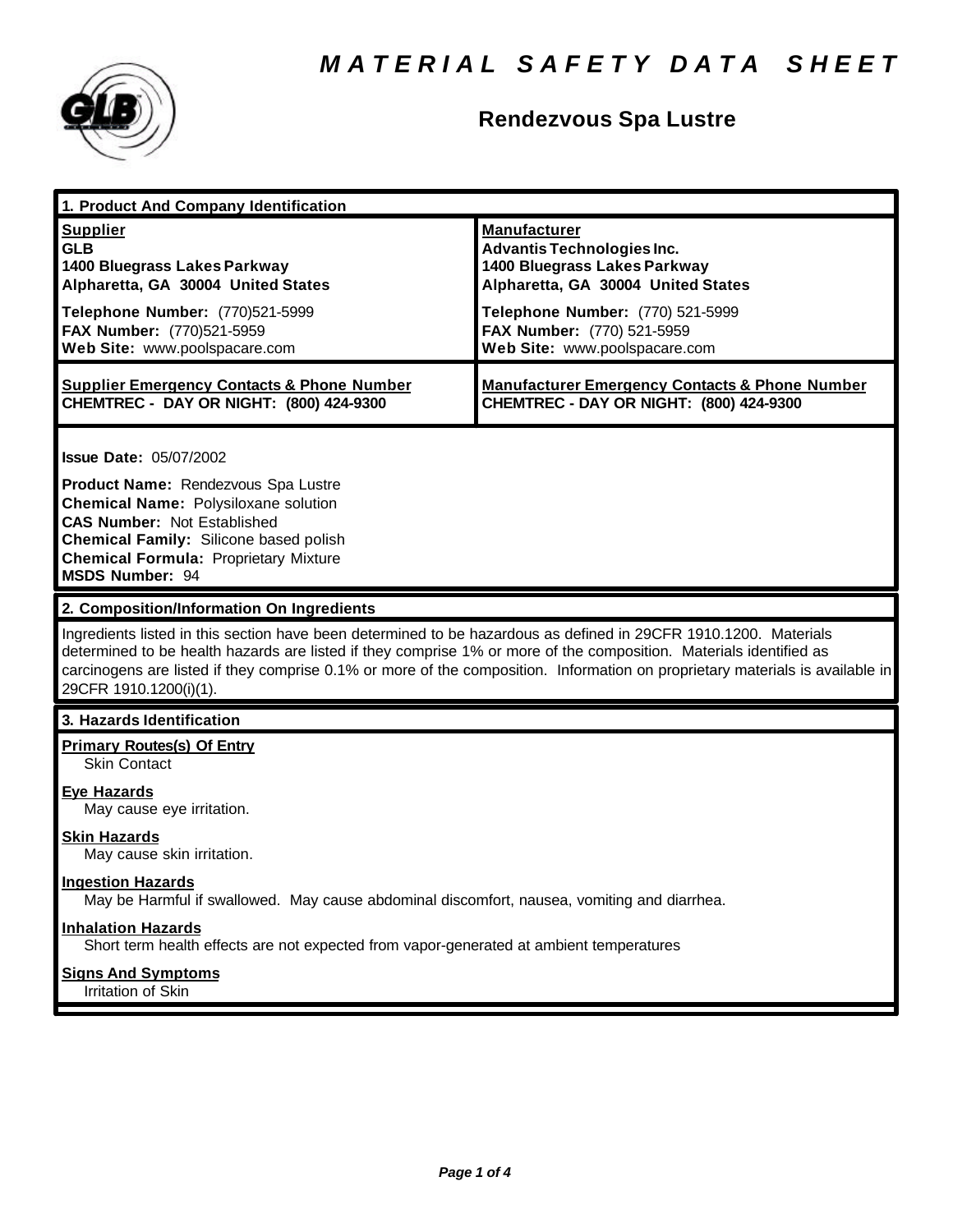# *M A T E R I A L S A F E T Y D A T A S H E E T*

# **Rendezvous Spa Lustre**

## **3. Hazards Identification - Continued**

### **First Aid (Pictograms)**



### **4. First Aid Measures**

### **Eye**

In case of contact, hold eyelids apart and immediately flush eyes with plenty of water for at least 15 minutes. Call a physician or a poison control center if irritation persists.

### **Skin**

In case of contact, immediately flush skin with soap and plenty of water. Remove contaminated clothing and shoes. Get medical attention if irritation persists.

### **Ingestion**

Do not induce vomiting. If victim is fully conscious, give 2 glasses of water. Obtain medical attention.

### **Inhalation**

If breathing is difficult remove to fresh air.

### **Fire Fighting (Pictograms)**



### **5. Fire Fighting Measures**

**Flash Point:** N/A °F **Flammability Class:** N/A

### **Fire And Explosion Hazards**

### **Extinguishing Media**

Use the appropriate extinguishing media for the surrounding fire.

### **Fire Fighting Instructions**

Firefighters should wear self-contained breathing apparatus and full protective gear. Water can be used to cool and protect exposed material.

### **6. Accidental Release Measures**

Clean up spill immediately. Contain and/or absorb spill with inert material (e.g. sand, vermiculite). Use appropriate containers to avoid environmental contamination.

### **7. Handling And Storage**

### **Handling And Storage Precautions**

Keep out of reach of children. Store material in a cool and dry place. Keep containers tightly closed.

### **Handling Precautions**

Use only with adequate personal protection.

### **Storage Precautions**

Keep out of reach of children.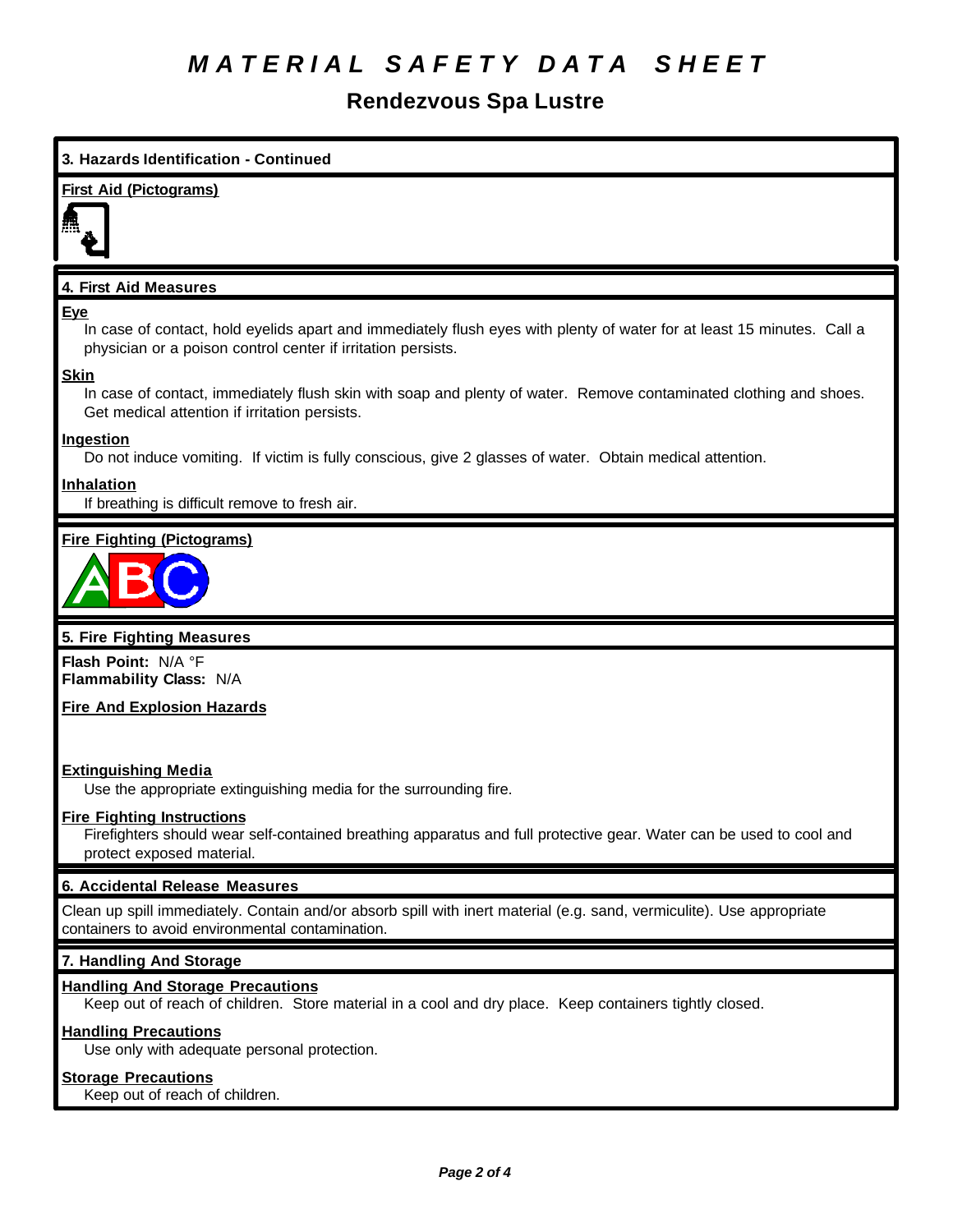# *M A T E R I A L S A F E T Y D A T A S H E E T*

# **Rendezvous Spa Lustre**

# **7. Handling And Storage - Continued**

### **Work/Hygienic Practices**

Use safe chemical handling procedures suitable for the hazards presended by this material. Avoid contact with eyes and skin.

### **Protective Clothing (Pictograms)**



### **8. Exposure Controls/Personal Protection**

#### **Engineering Controls**

Local exhaust acceptable. Special exhaust not required

### **Eye/Face Protection**

Safety glasses with side shields or goggles recommended.

### **Skin Protection**

Chemical-resistant gloves.

## **Respiratory Protection**

None normally required.

### **9. Physical And Chemical Properties**

### **Appearance**

Thick white emulsion

### **Odor**

Bland odor

**Chemical Type:** Mixture **Physical State:** Liquid **Melting Point:** n/a °F **Boiling Point:** 212 °F **Specific Gravity:** 1.46 **Molecular Weight:** NOT DETERMINED **Percent Volitales:** NOT DETERMINED **Vapor Pressure:** NOT DETERMINED **pH Factor:** 7-8 **Solubility:** SOLUBLE **Evaporation Rate:** NOT ESTABLISHED

### **10. Stability And Reactivity**

**Stability:** Stable **Hazardous Polymerization:** Will not occur.

### **11. Toxicological Information**

No Data Available...

### **12. Ecological Information**

No Data Available...